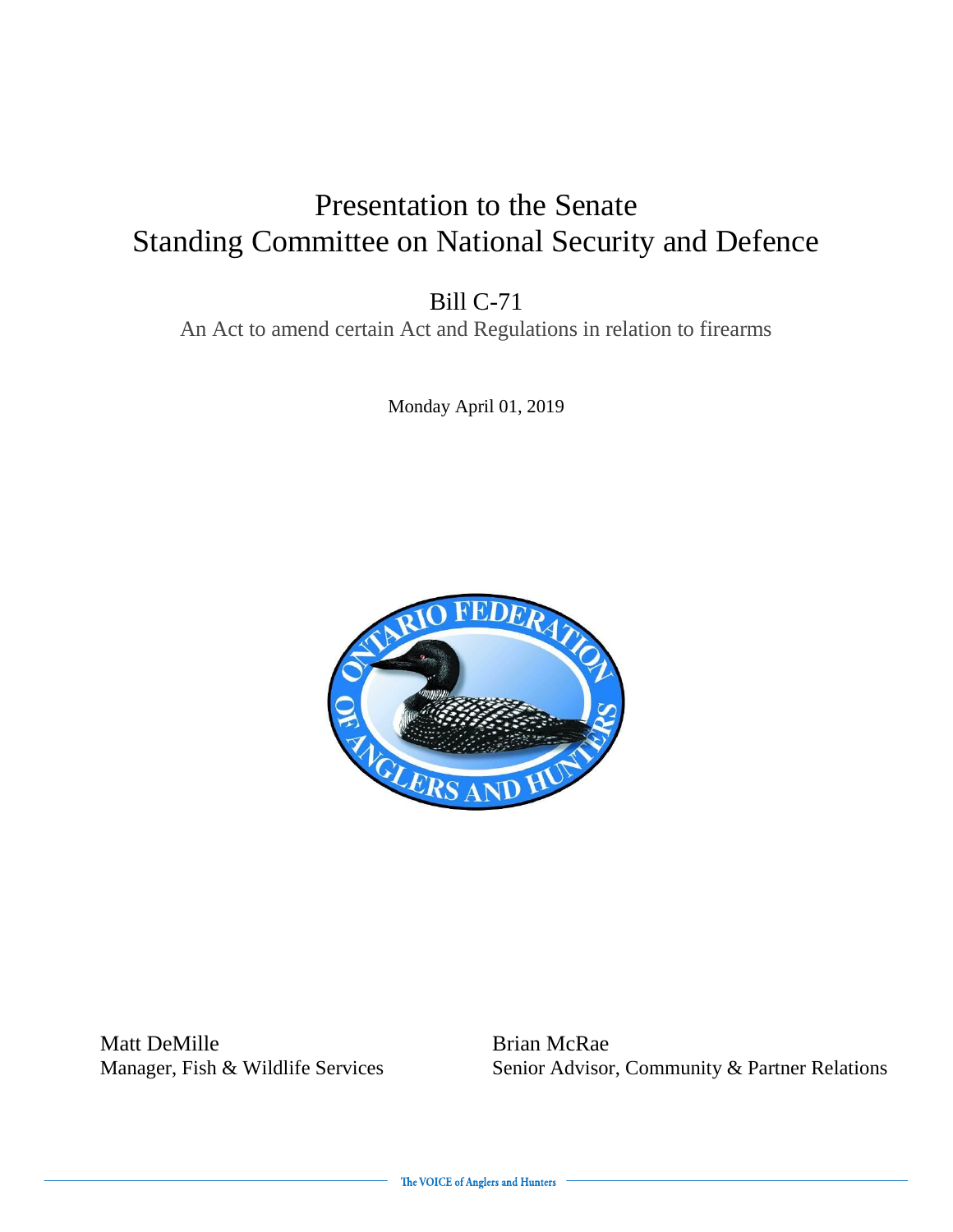

P.O. Box 2800, 4601 Guthrie Drive, Peterborough, Ontario K9J 8L5 Phone: (705) 748.6324 • Fax: (705) 748.9577 • Visit: www.ofah.org • Email: ofah@ofah.org

Good afternoon, Madam Chair, and members of the committee.

On behalf of the Ontario Federation of Anglers and Hunters, thank you for inviting us to talk about Bill C-71.

The OFAH is the largest conservation-based organization in Ontario, but we also represent all possible firearms interests, including hunting, trapping and recreational shooting. Additionally, we represent 56 shooting clubs which operate 80 CFO-approved licensed ranges.

This is not just an Ontario perspective. In fact, almost all of our affiliate fishing and hunting organizations from coast-to-coast-to-coast, including our co-panelist BCWF, have endorsed our submitted brief. In total, these organizations represent approximately 345,000 Canadians.

Long-term trends show overall firearms-related crime is on the decline. Regardless of the statistics though, no Canadian should deny there is a need to reduce gun violence. It's not about the 'if', it's about the 'how'.

We applaud the government's financial commitment to crime prevention projects across Canada, as well as the funding for RCMP and Canada Border Services Agency to ensure they have the resources needed for heightened security along our borders. This is the 'how' we expect from government.

The messaging and spending clearly indicate this public safety initiative was developed to target gangs, gang violence, organized crime and illegal cross-border smuggling of firearms; however, the policy direction in Bill C-71 only targets law-abiding firearms users, and does so in a way that will achieve negligible enhancements to public safety. The policy silence on gangs, violence and serious firearms crimes is deafening. It's not surprising, firearms owners feel unjustifiably targeted. This is the 'how' that doesn't make sense to us. And so, we cannot support the bill as written.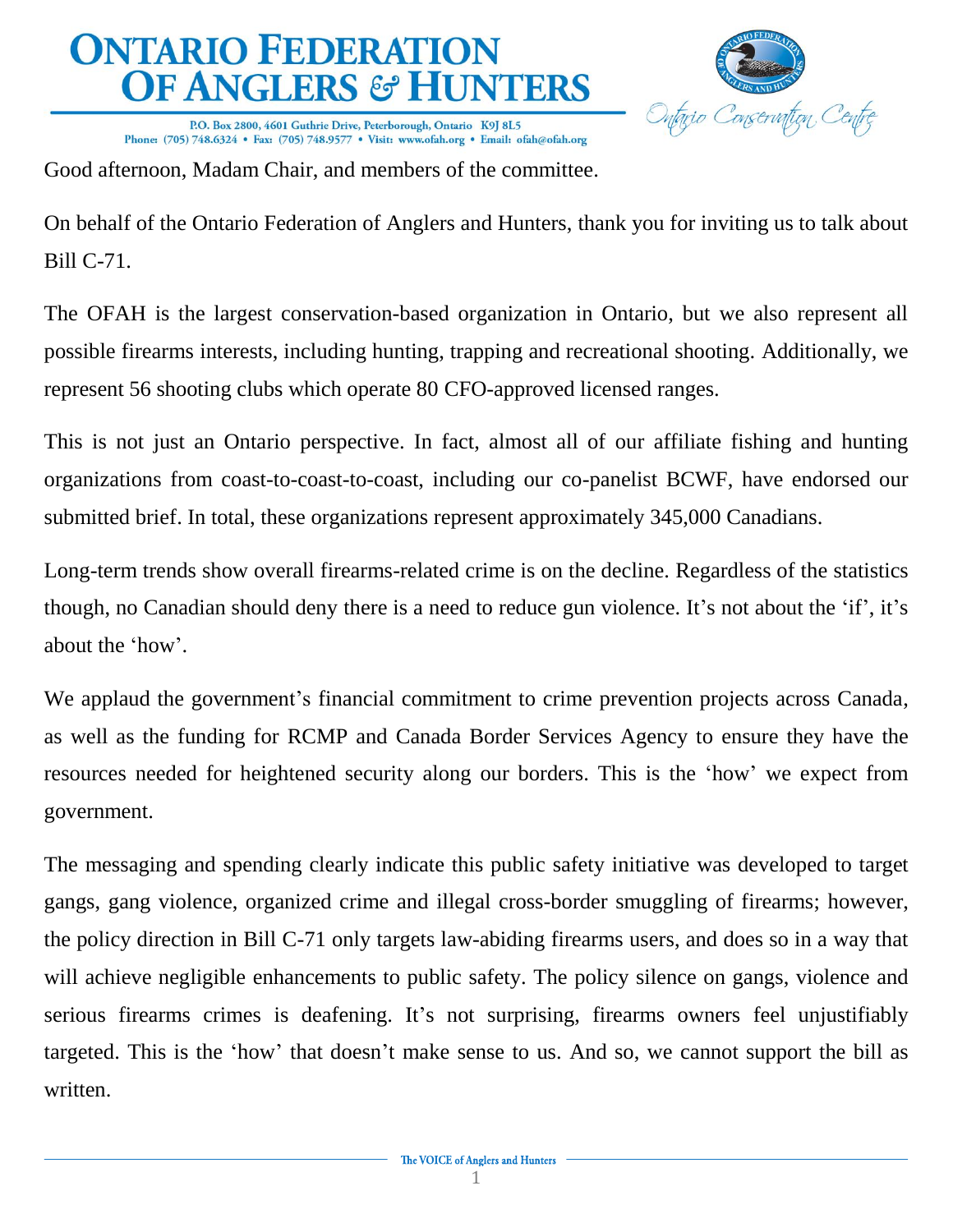

P.O. Box 2800, 4601 Guthrie Drive, Peterborough, Ontario K9J 8L5 Phone: (705) 748.6324 • Fax: (705) 748.9577 • Visit: www.ofah.org • Email: ofah@ofah.org

There is a common misconception that there isn't enough scrutiny on who can obtain and keep a firearms licence in Canada. Firearms owners are already one of the most vetted segments of Canada's population. New applicants undergo a rigorous screening process, and between 2012 and 2017, 4,637 licence applications were refused.

In addition, existing firearms owners undergo "continuous eligibility" screening to verify there has been no criminal activity since acquiring their licence. Between 2012 and 2017, 14,505 licences were revoked. Refusals and revocations occur for many reasons, including court-order prohibitions/probation, domestic violence, mental health, potential risk to self and others, and violent behaviour. In 2017, there were just over 443,000 individuals prohibited from possessing firearms.

The take-home: we have a screening system and it works to enhance public safety. Is it perfect? No. But, investing in a more coordinated and connected screening system among agencies has greater potential to enhance public safety than trying to dig deeper and look for different things.

Today, in our opening remarks, we haven't been able to do a deep dive into the bill. I hope you've all had a chance to review our submitted brief that included a thorough analysis of each section of the bill, with background context, outstanding questions and concerns, as well as results from a survey on Bill C-71 conducted by the OFAH in April 2018 of over 3,500 firearms users.

Our opposition to Bill C-71 is not partisan. It is not emotional. It was not pre-determined on principle. It was only after a thorough critical analysis that we arrived at the same conclusion for almost every proposal – it won't enhance public safety. The evidence simply doesn't support it.

Licensed firearms owners care about public safety as much as other Canadians. The firearms community is not against firearms policy. But, it needs to be evidence-based and we want to see measures that will actually keep Canadians safe.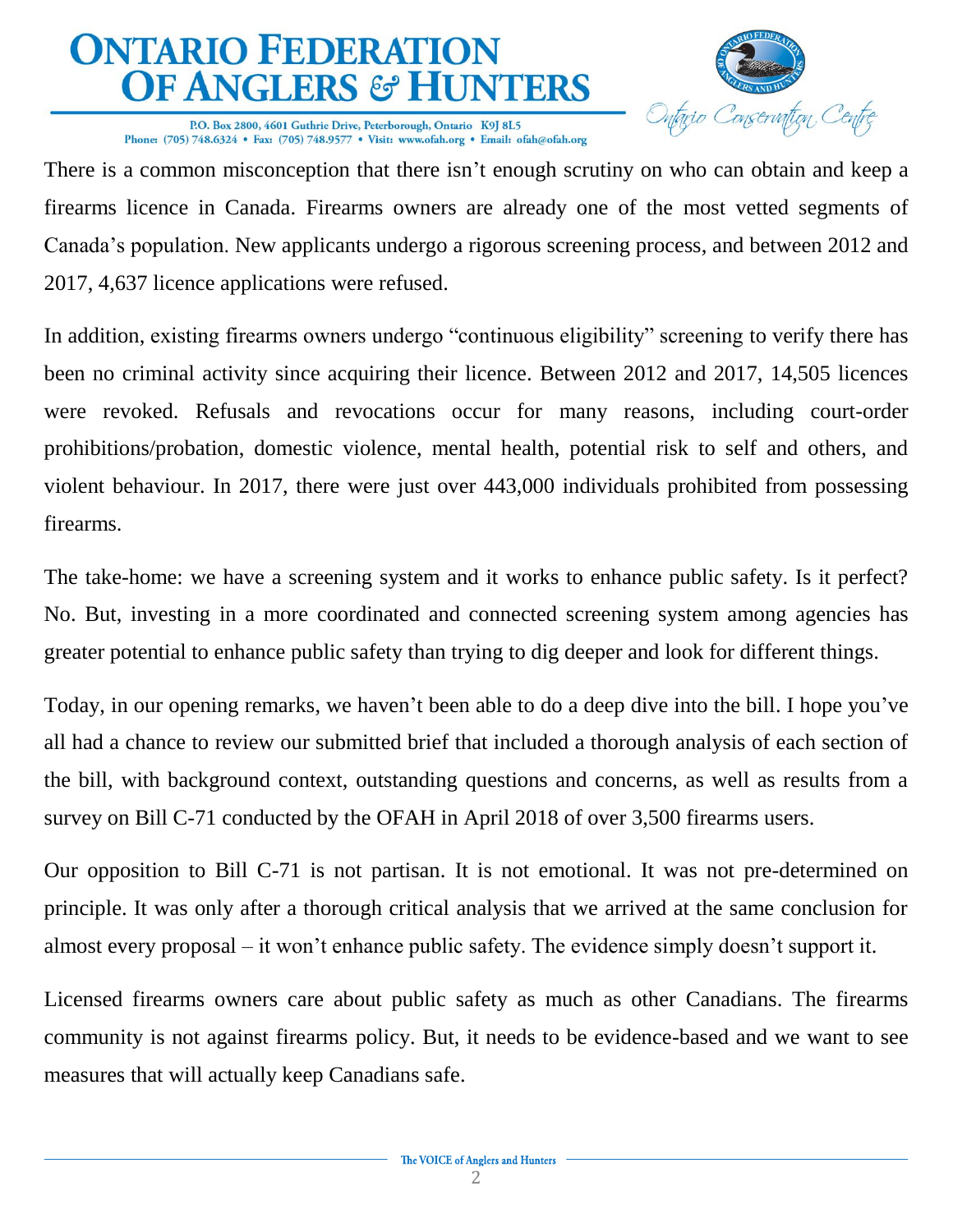

P.O. Box 2800, 4601 Guthrie Drive, Peterborough, Ontario K9J 8L5 Phone: (705) 748.6324 • Fax: (705) 748.9577 • Visit: www.ofah.org • Email: ofah@ofah.org

One of the most significant challenges we face in establishing sound firearms policy is the politicization, and therefore, visceral polarization that almost always occurs. Unfortunately, the only conversations we seem to have about firearms occurs in the media, often after a tragic event, or in the political arena. There has been a lack of willingness, on either side of the debate, to get past the rhetoric and an entrenched view that we need to start in opposition to each other. In reality, we all want the same thing – we all want to reduce crime, violent crime and the illegal use of firearms in Canada. If we stop fighting with each other, then we could turn that energy, time and resourcing into achieving real public safety benefits for Canadians.

To that end, the OFAH has been invited to participate in a formal dialogue with a gun control advocacy group facilitated by the Mosaic Institute. The goal is to build mutual understanding, seek common ground and attempt to develop public policy proposals to reduce gun violence that would be better informed and carry greater weight than either group could develop on its own. This dialogue will explore differences in perspectives between rural and urban Canadians, firearms users and non-users, and the lived experiences related to responsible firearms use and the misuse of firearms. There is a clear need for better education on both sides of this debate and we believe this facilitated non-political discourse can build some momentum to help us get there*.* 

In the end, Bill C-71 has created confusion, concern and eroded confidence in the government's approach to firearms policy. Even for the changes we can live with, there is almost no convincing evidence to demonstrate it will do anything to enhance public safety.

If the government is serious about respecting the firearms community, then it can't move forward with Bill C-71 without significant amendments, not only to minimize the unnecessary scope of its impact on law-abiding Canadians, but also to introduce tangible provisions that directly tackle the stated intent of addressing gun violence.

In conclusion, we are imploring this committee to ask tough questions and seriously consider meaningful amendments. Our recommendations for amendments include: